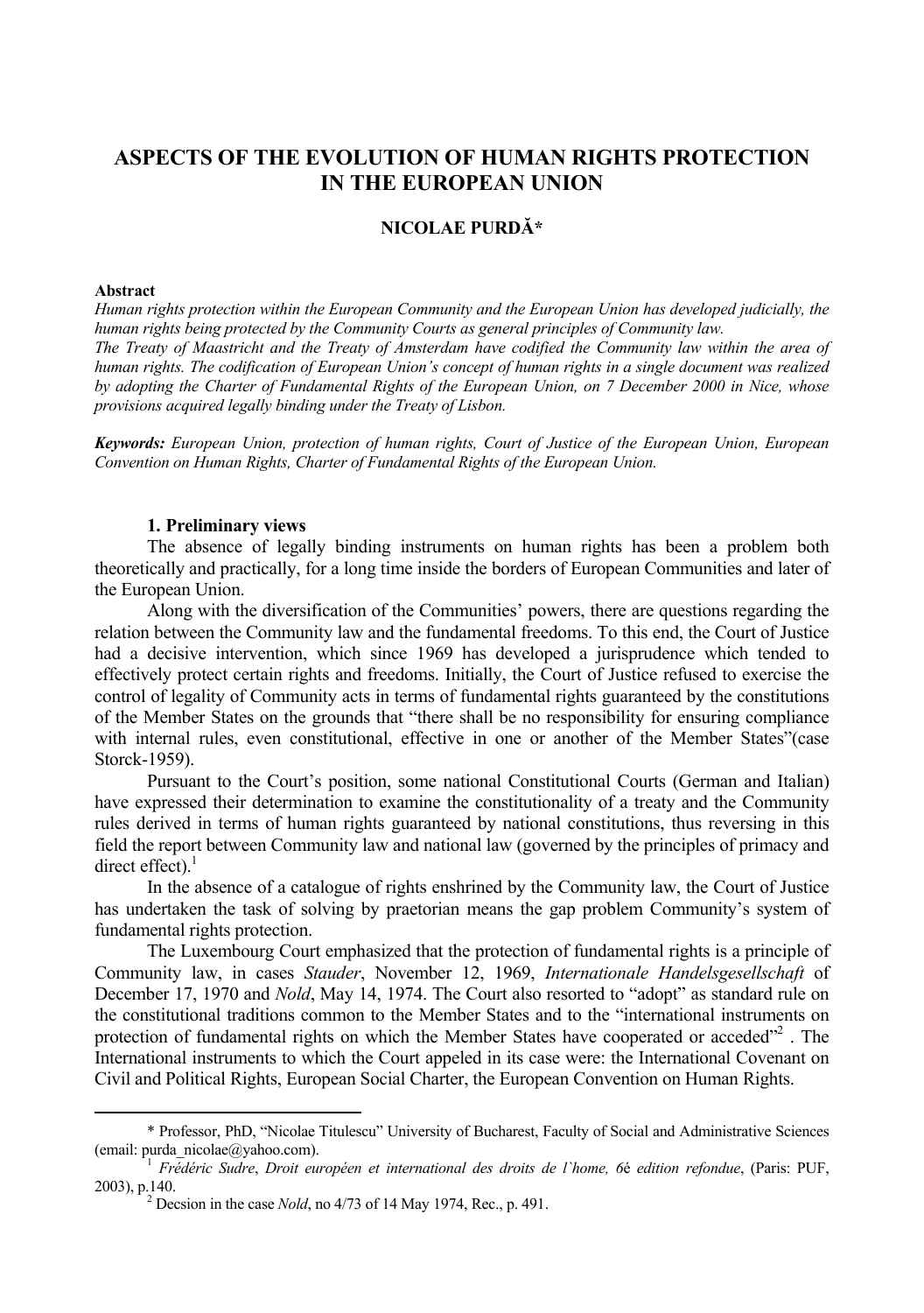## Nicolae Purd<sup>ă</sup> 645

The Court's observation concerning the fundamental rights has gradually expanded from acts adopted by Community to those of institutions of the national with incidence in the area of the Community law.<sup>3</sup> Therefore, the Court has accepted that there are limits to the legislative activity of the European Community, arising from the need to respect human rights, which was gradually considered as a condition of the lawfulness of Community acts.

The encompassing of Fundamental Rights by the Court in Luxembourg was based on the constitutional traditions common to the Member States and the international human rights acts. Also the Community law contains specific provisions on free movement and non-discrimination. The Court of Justice, based on essentially economic provisions of the Community law, deduced by a liberal interpretation and an array of social rights.

In order to ensure an effective protection of fundamental rights, the European judge relates primarily to Community's texts. Except for the free movement of persons and non-discrimination, the economic and social rights have only a programmatic nature, they cannot be invoked in court other way than by means of provisions of secondary Community law.4

### **2. Principles deriving from community law (constitutive treaties) in the protection of human rights**

The principle of free movement of persons and non-discrimination included in the Treaty establishing the European Community (EC Treaty) are "structural" fundamental principles of the Community.

### **2.1. The principle of free movement of persons**

The freedom of movement is a fundamental principle of community's construction, since its objective is to create a common market so the four freedoms may be guaranteed -freedom of movement of persons, freedom of movement of goods, free movement of capital and freedom of movement of services.<sup>5</sup>

The principle of free movement is differentially applied according to whether they are citizens of the Member States or citizens of other States. The freedom of movement shall entail the right of States to exercise control over the entry of foreigners into their territory.

The freedom of movement was first recognized by the Treaty of workers, but rights related to freedom of movement have been extended to the worker's family members, regardless of their nationality. Article 48, par.3 of the Treaty establishing the European Community provides workers the right to move freely within the Member States, to establish themselves inside the Members States in order to continue to work and even after quitting the job. Also, workers have the right to reunite with their family inside the State they are working.

The free movement of Community nationals has a wide field of application, assuming the freedom of establishment within a State, and to choose a job in one of the Member States.

The Treaty on European Union provides Community members the right to move and to reside in the Member States, which is an attribute of the European citizenship.

For non-Community nationals, the Schengen agreements authorize them to enter and move freely in the Schengen area for a period of 3 months, after which national rules are applied and each Member State is free to regulate the issue of immigration in compliance with international commitments<sup>6</sup>

 $\frac{1}{3}$  $3$  Decsion in the case *Wachauf*, no. 5/88 of 13 July 1989, Rec., p. 2609.

<sup>&</sup>lt;sup>4</sup> Bianca Selejan-Guțan, Protecția europeană a drepturilor omului, (Bucharest: C.H.Beck, 2011), p.243.

Raluca Miga-Beşteliu, Catrinel Brumar, *Protecţia internaţională a drepturilor omului*, (Bucharest: Universul Juridic, 2010), p.79. 6

 $6$  Ibidem, p.80.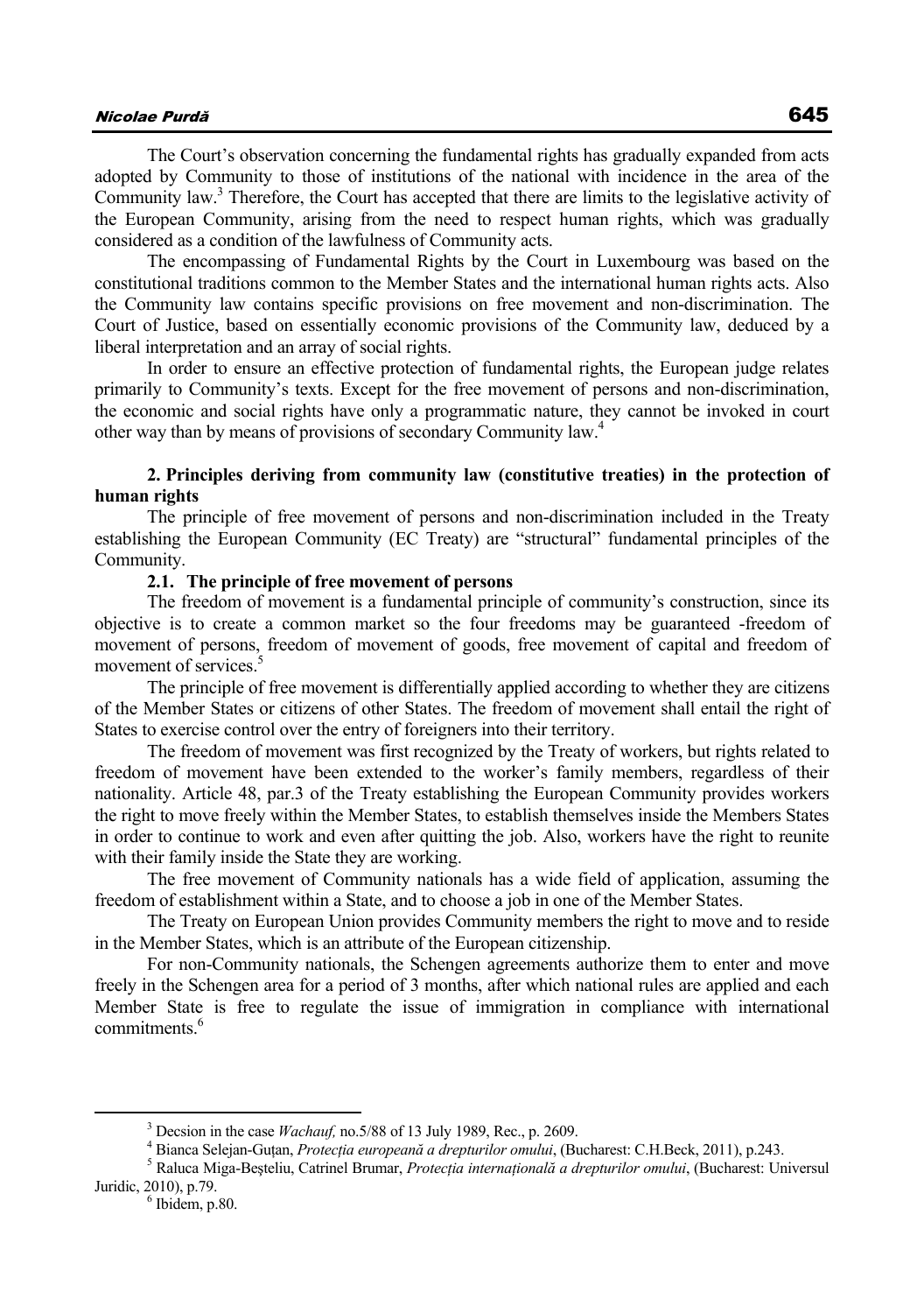#### **2.2. The principle of non-discrimination**

The Community law has no unique and general provision to enshrine discrimination in all areas. Therefore, the Court of Justice of European Union has made this principle one of the fundamental principles of Community law. The EC Treaty makes several references to discrimination, but only in two specific areas, citizenship and sex.

2.2.1. Restraint of discrimination based on nationality

The Article 6 of the EC Treaty prohibits widespread discrimination based on nationality. This prohibition is then resumed in special cases. A general provision provides greater efficiency to others, strengthening prohibitions and limiting exceptions under special provisions, especially the reserve of "public order" or the special case of employment in public administration. Special provisions are set out in the secondary legislation.<sup>7</sup>

EU law prohibits discrimination based on nationality only to citizens of EU Member States. Therefore, different treatments may arise for foreign citizens.

2.2.2. Restraint of discrimination based on sex

The constituent treaties do not contain general provisions on gender equality, but there are many texts that refer to it. For example art.119 of the Treaty establishing the European Community provides that States must ensure the implementation of the principle of equality of payment between men and women for equal work. This provision is directly applicable and has direct effect. Individuals can appeal it afore the national courts.

The area of the principle of equality is extended to professional equality, social security, access to employment, working conditions.<sup>8</sup>

The Court of Justice ruled that professional equality is incompatible with night work prohibition for women since it is allowed for men.

### **3.Concerns of the European Union and communities on human rights**

Political institutions of the Communities have clearly expressed their position on human rights. In a Joint Statement of the Council, Parliament and Commission on 5th April 1977 on fundamental rights, the three institutions emphasized the importance it attaches to fundamental human rights and alleged that in exercising their powers and in pursuit of Communities' goals they observe and will continue to observe these rights.

In 1989, the European Parliament enacted a Declaration of Rights and Fundamental Freedoms, which sets forth a "catalogue" of rights without legal binding, since this document was not mentioned in subsequent treaties. Also, in 1989 was adopted the Community Charter of the Fundamental Social Rights of Workers, programmatic enforceable document in protection socioeconomic rights.

The Single European Act of 1986 expresses the Member States' will to promote democracy based on fundamental rights.

The jurisprudential efforts of the Court of Justice had conventional consecration by art. F parag.2 of the **Treaty on European Union** (**Treaty of Maastricht** of February 7, 1992, entered into force on November 1, 1993), which states that "The Union shall respect fundamental rights as guaranteed by the European Convention on Human Rights of 1950 and as they result from the constitutional traditions of the Member States, as general principles of Community law".

The treaty introduced the institution of *European citizenship*, stating some of its specific rights: freedom of movement and residence within the Member States, the right to elect and be elected in local elections and European Parliament elections in their country of residence, the right to petition the European Parliament and the right to refer to the European Ombudsman, the right to

 <sup>7</sup>  $<sup>7</sup>$  Bianca Selejan-Guṭan, op.cit., p. 244.</sup>

Raluca Miga-Beşteliu, Catrinel Brumar, op.cit., p.81.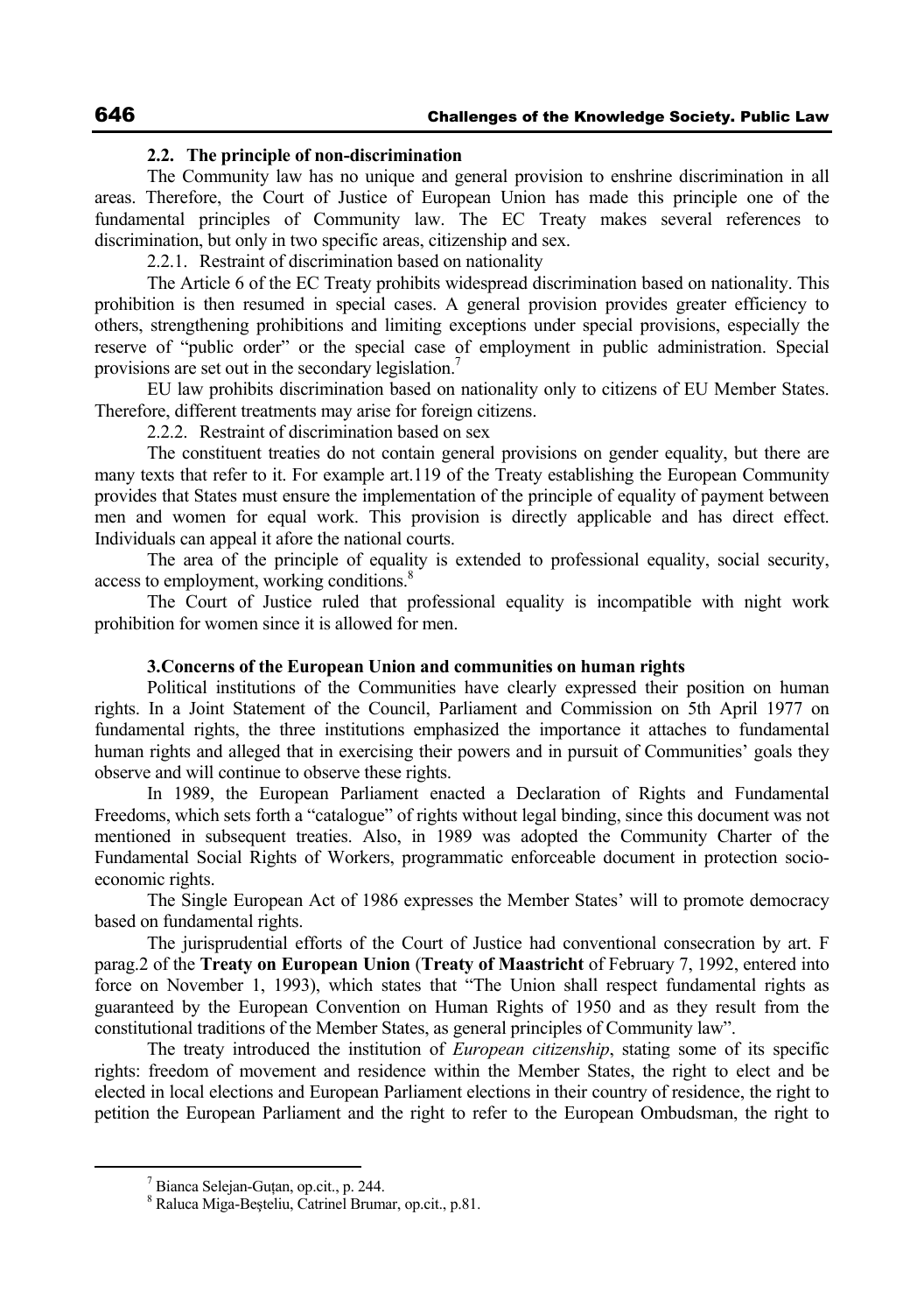## Nicolae Purd<sup>ă</sup> 647

diplomatic and consular protection by any Member State when the State of nationality is not represented in a third country.<sup>9</sup>

The absence in a Treaty of the enumeration of fundamental human rights inevitably involves an appeal to the Court of Justice.

The **Treaty of Amsterdam** of October 2, 1997, entered into force on May 1, 1999 included important provisions on fundamental rights. Article 6, parag.1 of the Treaty enshrines the three principles which form the "common heritage of values" of Member States: human rights, democracy, the rule of law. These principles were undertaken from the Statute of the Council of Europe and became true constitutional principles of the European Union.<sup>10</sup>

For that matter, Article 49 of the Treaty achieves by the respect of these principles a condition of adherence in the Union. The Treaty enshrines the legal guarantee of respect for human rights by recognizing the jurisdiction of the Court of Justice in enforcing the fundamental rights of the European entities (Article 46, letter d).

The Treaty expressly authorizes the Council to take appropriate action to combat discrimination based on sex, race, ethnicity, religion, opinion, disability, age or sexual orientation, acting unanimously on Commission's proposal and after consulting the European Parliament.

The Treaty also enables the Council, on a proposal by one third of the Member States or the Commission, to suspend certain rights of a Member State which might be responsible for serious and persistent violations of these rights.

Social provisions of the Treaty provide the groundwork for the Community's legislative action in order to improve working and living conditions of workers, including equality between men and women in the labour market. $^{11}$ 

TheTreaty of Amsterdam also aims at the recognition of new rights that are part of the process of integration of policies related to free movement of persons within the Community pillar and creating an area of freedom, security and justice.

The new rights introduced by the Treaty are: the right to employment, access to documents and the fight against discrimination. The right to access documents, as opposed to European "administration", guarantees each and every European citizen or legal persons resident or localized in a Member State, a right to access documents of The European Parliament, Council and Commission, to strengthen the principle of transparency.<sup>12</sup>

The **Treaty of Nice** of 25 February 2000 (which entered into force on 1 February 2003) completed the area of political control over the observance of fundamental rights by Member States, giving them both a preventive function, of alert and repressive, to sanction the given States.

The preventive role is exercised by determing a risk of inobservance of EU principles by a Member State, this role is exercised by the Council gathered in regular formation, with a majority of 4/5, by the reasoned proposal by one third of the Member States of the European Parliament or the Commission and with the assent of Parliament. Basically, the Council shall make recommendations to the State and then monitor the progress.

The Treaty provided the opportunity for the State in question that within one month from the moment of determining serious and persistent infringement of human rights by Council, it may appeal to the European Court of Justice but only on matters of procedure. The Court may assess the legality of sanctions adopted by the Council, but only for substantive reasons.

The idea of "coding" EU human rights concept in a single document to harness both the traditions of the Member States and previous experience of the organization, was achieved by the

 <sup>9</sup> <sup>9</sup> Ion Diaconu, *Drepturile omului în dreptul internațional contemporan*, (Bucharest: Lumina Lex, 2010), p.293. <sup>10</sup> *Frédéric* Sudre, op.cit., p.294. <sup>11</sup> Ion Diaconu, op.cit., p.294.

<sup>12</sup> Raluca Miga-Beşteliu, Catrinel Brumar, op.cit., p.84.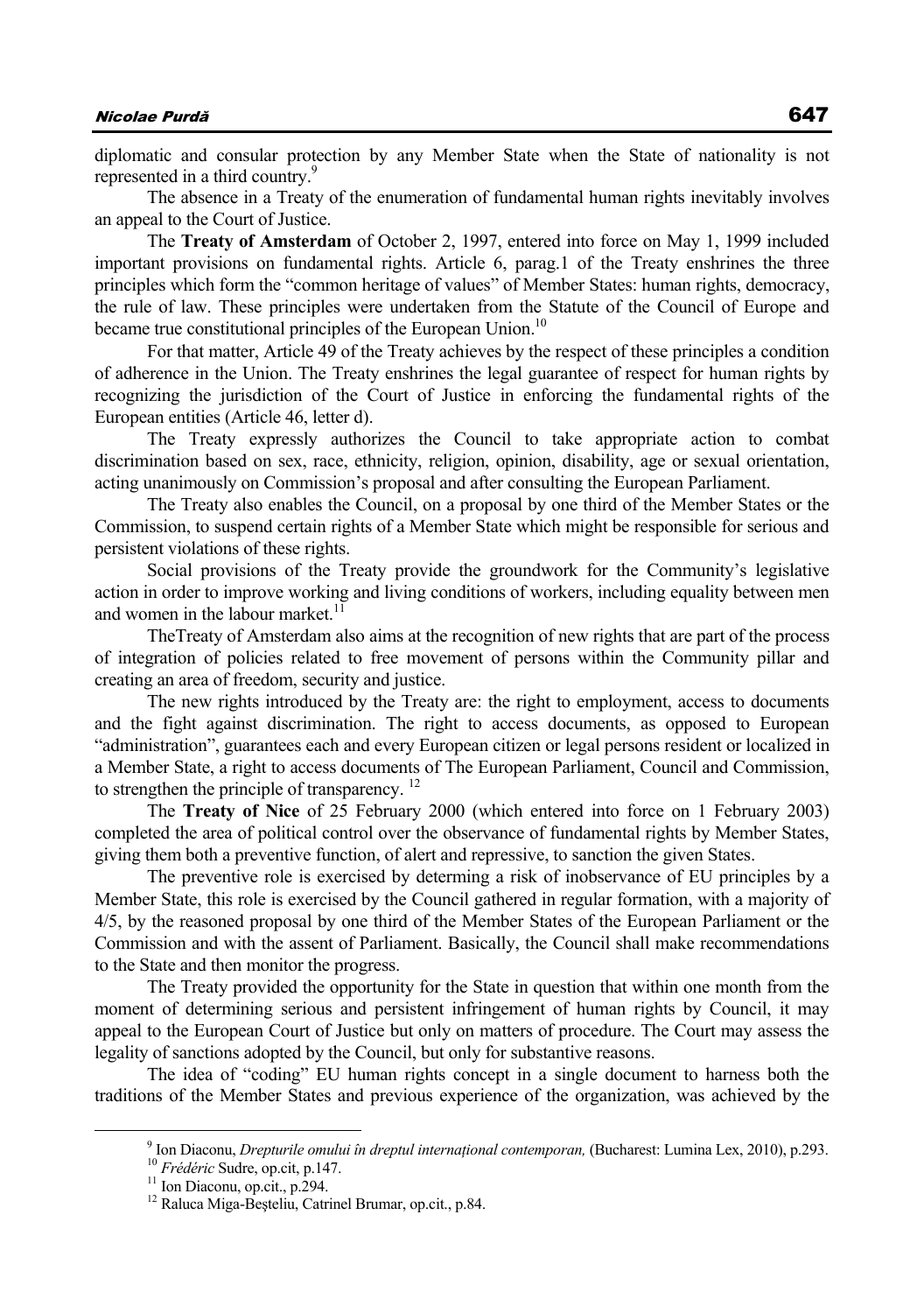adoption on December 7, 2000, the Conference of Nice, the **Charter of Fundamental Rights of the European Union**, which remained outside the treaty document, therefore it has no legally binding.

In an amended version, the Charter of Fundamental Rights was introduced in Title II of the draft **Treaty on a Constitution for Europe** which was signed in Rome on October 29, 2004 by the Heads of State and Government of Member States of the European Union, but remained only a project because it was rejected by referendum in France and the Netherlands.

**Treaty of Lisbon**, signed on December 13, 2007 and entered into force on December 1, 2009, invests with legally binding the Charter of Fundamental Rights, with some additions to the original (regarding personal data protection, the right to good administration, access to EU documents ) without reduplicating the Charter. Hence, the Treaty extends the jurisdiction of the EU in general and the Court of Justice of the European Union to all provisions of the Charter. In addition, the Treaty reasserts the principle of human rights and fundamental principle of the EU and provides the accession states of the European Union to the European Convention of Human Rights and Fundamental Freedoms.

By these provisions, the Treaty of Lisbon marks the decisive step in putting the entire EU's activity based on fundamental human rights. $13$ 

The Treaty has brought some changes in the procedures to be followed in cases of human rights violations by a Member State. Thereby, the preventive procedure allows the Council to "establish that there is a evident risk of a serious inobservance by a Member State" of values such as respect for human dignity, freedom, democracy, equality, the rule of law and respect for human rights, including the rights of those belonging to minorities. Before acting such a determination, the Council monitors the State in question and may address recommendations, deciding at the same time.

The procedure with punitive purpose takes place within the European Council, which after the observation may decide by qualified majority the suspension of certain rights up against the State in question resulting from application of the Treaties, including the voting rights of the representative of the Government in the Council taking into account the consequences such a suspension of the rights and obligations of natural and legal persons. This way it was established a clear link between EU membership and common values including respect for human rights.

### **4.Court of Justice of the European Communities and the European Convention for the Protection of Human Rights and Fundamental Freedoms**

The Court of Justice of the European described the Convention on Human Rights as being part of the international instruments capable of providing 'directions' to the Court for determing fundamental rights in the international legal order (Case *Nold* -1974). Accordingly, the Court of Justice in its resolutions referred, in particular, to the European Convention on Human Rights.

In its subsequent decisions, the Court referred to the European Convention on Human Rights on the right to property, the right to respect for private and family life, home and correspondence, the right to marry, freedom of association, freedom of thought, freedom of expression, the nonretroactivity of criminal law, the principle of legality of criminal offenses and penalties, the right to a fair trial. For example, the Court confirmed that Article 11 of the Convention on Freedom of Association is one of the fundamental rights protected by the Community legal order.<sup>14</sup>

In one of its decisions, the Court expressly stated that draws inspiration from the constitutional traditions common to the Member States and from the guidelines supplied by international instruments for the protection of human rights on which the Member States have

 <sup>13</sup> Ion Diaconu, op.cit., p.295.

<sup>14</sup> Jean-Fran*ç*ois Renucci, *Tratat de drept european al drepturilor omului*, (Bucharest: Hamangiu, 2009), p.666-680 and 682-699.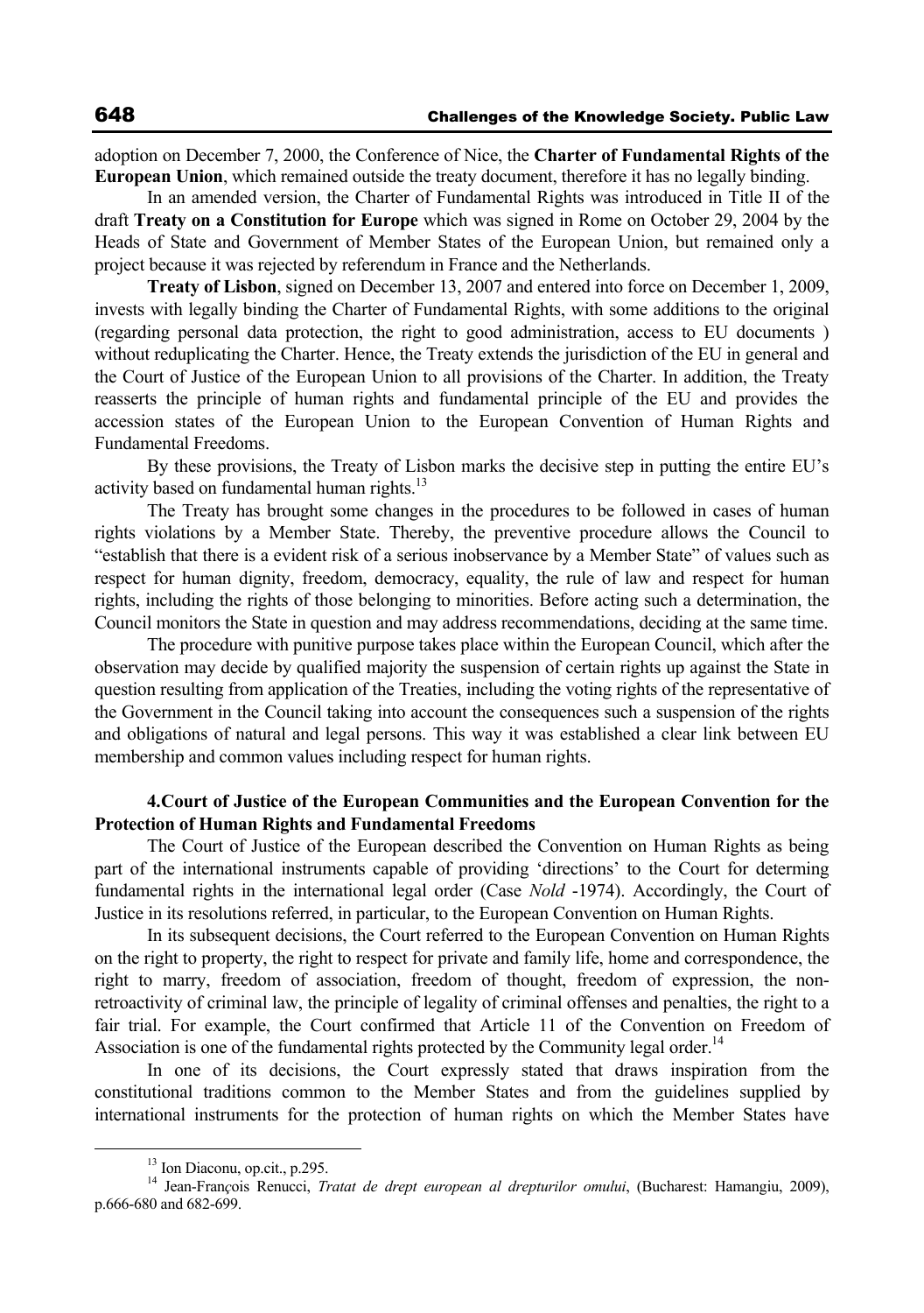collaborated or acceded and it has given a "special significance" to the European Convention in this regard.<sup>15</sup>

Then the Court's jurisdiction to review the compatibility of national measures implementing Community law with the European Convention on Human Rights was recognized and switched to direct invocation of European Court of Human Rights on the grounds of its resolutions.<sup>16</sup>

Regarding the implementation of these principles, the Court stated the following:<sup>17</sup>

- shall not accept actions incompatible with fundamental rights recognized and guaranteed by the constitutions of the Member States;

- international documents on human rights on which the Member States have cooperated on or acceded may give some indication of what is necessary to take into account within Community law, which allows the integration of the European Convention on Human Rights into EU law through general principles, as European minimum standard;

- fundamental rights should not be regarded as absolute, but taking into account the social function of property and protected activities by applying limitations justified by objectives of general interest pursued by the Community.

The Court considered human rights as a condition of the lawfulness of Community acts and agreed that specific measures can be taken to protect the Community's human rights without amending the Treaties and Community's objectives.

Although the European Convention on Human Rights is a prerogative source of inspiration for the Court in Luxembourg, it must report the European interpretation (carried out by the European Court of Human Rights and must be taken together with the Convention's provisions, with whom it has an inherent and common body) with Community judiciousness with specific Community construction<sup>18</sup>

The European Court of Justice may invest the provisions of the European Convention on Human Rights with an autonomous interpretation and ensures the rights only a "protection by ricochet", namely the situations related to the application of Community law. Therefore, theoretically, it may arise in cases of discrepancies of interpretation.<sup>19</sup>

Although formally, the Convention does not affiliate the Court in Luxembourg, it cannot ignore the interpretation and application of the Convention by the Strasbourg Court, especially since some concepts of the Convention received autonomous meaning and interpretation by it.

The Court of Justice has sometimes exceeded borders imposed by the European Convention, inferring some fundamental rights which are not provided for this: the right to free exercise of economic activity, the right to export and right to family reunification.<sup>20</sup>

In recent jurisprudence, the Court in Luxembourg began to refer directly to the jurisprudence of the Strasbourg Court, adopting its interpretation.<sup>21</sup>

The two jurisprudences met especially in the protection against discrimination, and other rights such as property or freedom of expression. Most times, the positions of the two European Courts are converging, especially in the socio-economic measures taken by states (social contributions related to the age criteria for retirement, pension rights of teachers and so on). In the field of non-discrimination, the two Courts are located on different positions; the Community law is providing more extensive protection against discrimination than the European Court of Human Rights. $^{22}$ 

<sup>&</sup>lt;sup>15</sup> Decisions in cases *Rutili*, no.36/75, Rec., 1219, pct.32 and *ERT* no. C-260/89, Rec., 2961, p.41.<br><sup>16</sup> Decisions in cases *Wachauf*, no.5/88, Rec.2609 and *Roquette Freres SA*, no. C-94/2000, pct.29.<br><sup>17</sup> Ion Diaco

<sup>&</sup>lt;sup>18</sup> Raluca Miga-Beșteliu, Catrinel Brumar, op.cit, p.82.<br><sup>19</sup> *Frédéric* Sudre, op.cit., p.143.<br><sup>20</sup> Jean-François Renucci, op.cit., p.681-682.<br><sup>21</sup> In case *Baustahlgewebe Gmbh c. Comisiei* (1995).<br><sup>22</sup> Bianca Seleian-G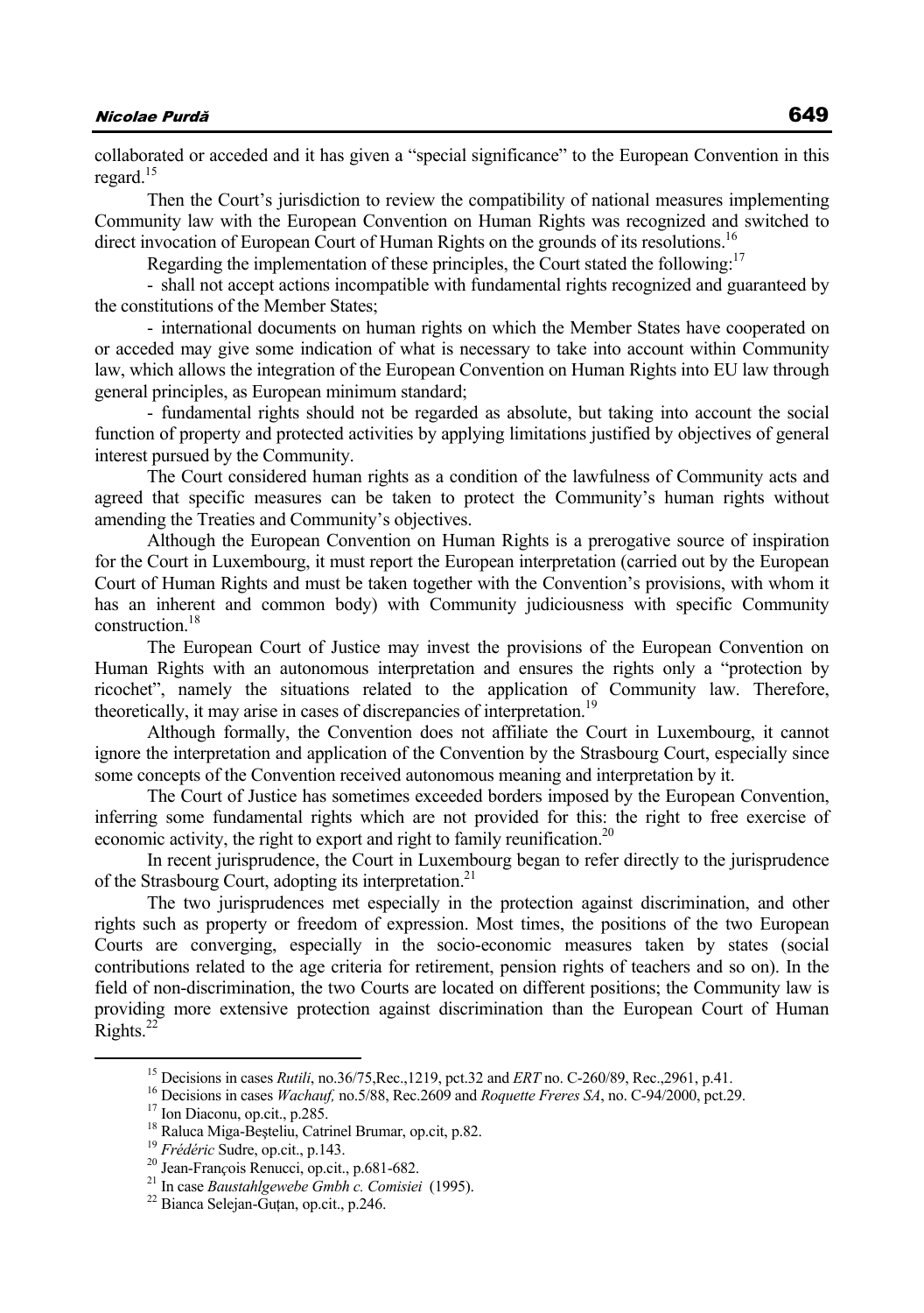#### **5. Charter of Fundamental Rights of the European Union**

The Charter was enacted by the European Council at the Summit in Nice on December 7, 2000, as inter-institutional agreement (joint statement of the European Parliament, the EU Council and the European Commission). Along with changes resulting from the 2004 IGC, the Charter was solemnly proclaimed in Strasbourg on December 12, 2007 and separately published in the Official Journal. Currently, it has the same legal value as the Treaties, in accordance with paragraph 1 of Article 6 of the EU Treaty as amended by the Treaty of Lisbon. The Charter of Fundamental Rights became, from the perspective of the Lisbon Treaty, a legally binding document of the European Union, which engages the EU institutions, the Member States when implementing Community law and, as far as it relates to individual acts of individuals is mandatory for EU citizens.

The Charter is the first international legal instrument which gives expression to the principle of indivisibility of human rights, including political, civil, economic, social and cultural rights, all being envisaged as shared values of the Union.

The rights presented in the Charter are grouped into six titles as: dignity, freedom, equality, solidarity, citizenship and justice.

Two articles of the Charter bring under regulation the relations with other documents in the field of human rights, in particular the European Convention: Article 52 paragraph 3 and Article 53. The Article 52, paragraph 3 provides that "Insofar as this Charter contains rights which correspond to rights guaranteed by the European Convention on Human Rights and Fundamental Freedoms, the meaning and scope are the same as those presented by the said Convention". At the same time, Article 53 provides that "Nothing in this Charter shall be interpreted as restricting or adversely affecting human rights and fundamental freedoms as recognized, in the fields of application, by Union law and international law and international conventions to which the Union or all the Member States are parties, and in particular the European Convention on Human Rights and Fundamental Freedoms, and the constitutions of the Member States".

Consequently, the international instruments are regarded as a *minimum standard* to which the protection provided by the Charter may be increased, but not decreased.<sup>23</sup>

The repeated references to the European Convention on Human Rights and the designation of its provisions as a source of fundamental rights is intended to substantially close in the two documents, in order to ensure their uniform interpretation and application.

However, full coherence makes the accession of the European Union its self-necessary in order to avoid a double standard in implementing the two documents and the decisions of the two Courts, keeping the autonomy of the Community's legal. $^{24}$ 

A first step towards incorporating the Community legal system of rights protection under the European Convention on Human Rights was made by the European Court of Human Rights in the case *Bosphorus Airways v. Ireland* (2005).<sup>25</sup> In its decision, the Court asserted that any measures taken by Member States under other international obligations undertaken are justified as long as these organizations are considered to protect human rights, both on offered material guarantees and the mechanisms of control of their protection, in a way that it can be considered *at least equivalent* to that provided by the Convention.

The European Court used for this particular decision a special criterion in order to determine the responsibility of the States: it shall not be engaged "if a State does nothing but to implement international legal obligations". Thence, the *discretion criterion* is decisive in this regard. If the State is provided with such power in the execution of its international obligations, then it remains

 <sup>23</sup> Ion Gâlea, *Aderarea Uniunii Europene la Convenţia Europeană a Drepturilor Omului*, (Bucharest, C.H.Beck, 2012), p.34.<br><sup>24</sup> Ion Diaconu, op.cit., p.302.

<sup>&</sup>lt;sup>25</sup> Bianca Selejan-Gutan, op.cit., p.248.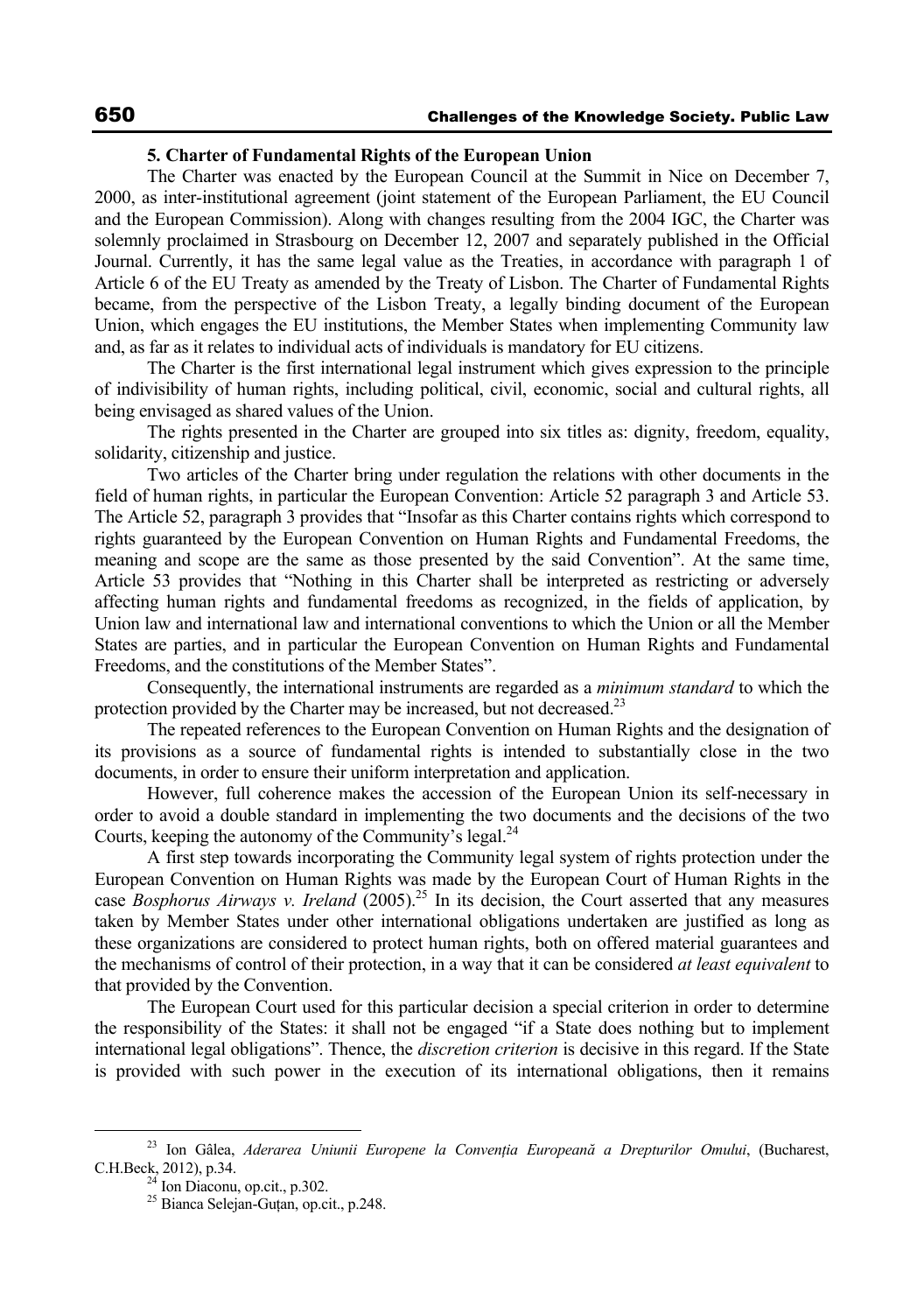responsible for its acts regarding the observance of the European Convention. For obligations arising from the Community law, however, the Court has created "immunity" from this point of view.

It was given a special role in human rights and community institutions to the Charter of Fundamental Rights of the European Union.

In 2001, the European Commission stated that any legislative proposals and regulatory act shall be subject, even during its development under normal procedures, of *a priori* compatibility control with the Charter. The EU Council has indirectly recognized the importance of the Charter by referring to it along with the European Convention, in the preamble to Directive 2003/86 on the right to family reunion.

The Charter has been regarded as the basis for a decision by the Court of First Instance<sup>26</sup>, and also the European Court of Human Rights referred to the Charter in one of its decisions.<sup>27</sup>

The Charter was mentioned for the first time, once with the acknowledgement of its importance for Community law in a decision of the Court of Justice of the European Communities - *European Parliament v. Council of European Union, June 27, 2006.*<sup>28</sup>

The case was also related to Directive 2003/86, and the Court in Luxembourg, recognizing a wide margin of appreciation of States on granting the right to family reunion, which made a "symbolic recognition" of this document's role: "If this Charter is not a legal instrument with binding force, the Community legislature apprehended, however, to recognize its importance, by stating in the second consideration of the Directive that the latter observes the principles recognized by Article 8 of the European Convention, and also by the Charter".

In the same decision, the Court also displays its own view on the connections between the Charter and the European Convention: "the primary objective of the Charter (...) is to reaffirm the rights deriving mainly from the constitutional traditions and international obligations common to the Member States, the Treaty on the European Union and the Community Treaties, the European Convention on Human Rights, the Social Charters enacted by the Community and the Council of Europe and the case law of the Court (...) and the European Court of Human Rights".

### **6.European Union's Accession to the European Convention of Human Rights**

The EU Council requested in 1994 a notification emanating from the Court of Justice regarding the possibility of the European Community to become a part to the European Convention on Human Rights, based on the Commission's proposal which had been submitted in 1979. The Court gave a negative opinion (Opinion 2/94), mentioning Community's lack of competence to accede to this Convention, and noting that the only solution would be adopting a special clause in the treaties. The Court affirms it cannot decide on the compatibility of accession to the 1950 Convention by the EC Treaty, in the absence of sufficient information on the institutional arrangements involved.

According to Article 6, parag.2 of the Treaty on European Union as amended by the Treaty of Lisbon, the Union shall accede to the *European Convention on Human Rights and Fundamental Freedoms*. *Union's competences as defined in the Treaties shall not affect the accession*.

The accession shall be accomplished according to the Protocol No. 8 appended to the Treaty of Lisbon, which provides that the Agreement on EU accession to the European Convention referred to in paragraph 2 of Article 6 of the Treaty on European Union shall reflect the necessity of preserving the specific characteristics of EU and EU law, in particular with regard to: a). specific arrangements for the Union's possible participation among the control authorities of the European Convention, b). mechanisms to ensure that proceedings of non-Member States and individuals actions are correctly directed against Member States and / or, where against the European Union.

<sup>&</sup>lt;sup>26</sup> In case *Max mobil Telemkommunikation Service GmbH c.Comisia, no.* T-54/99, din 30 ianuarie 2002, Rec. 2-313.

<sup>&</sup>lt;sup>27</sup> In case *Christina Goodwin c. Regatului Unit*, complaint no. 28957/95.<br><sup>28</sup> Bianca Selejan-Guţan, op.cit., p.249.